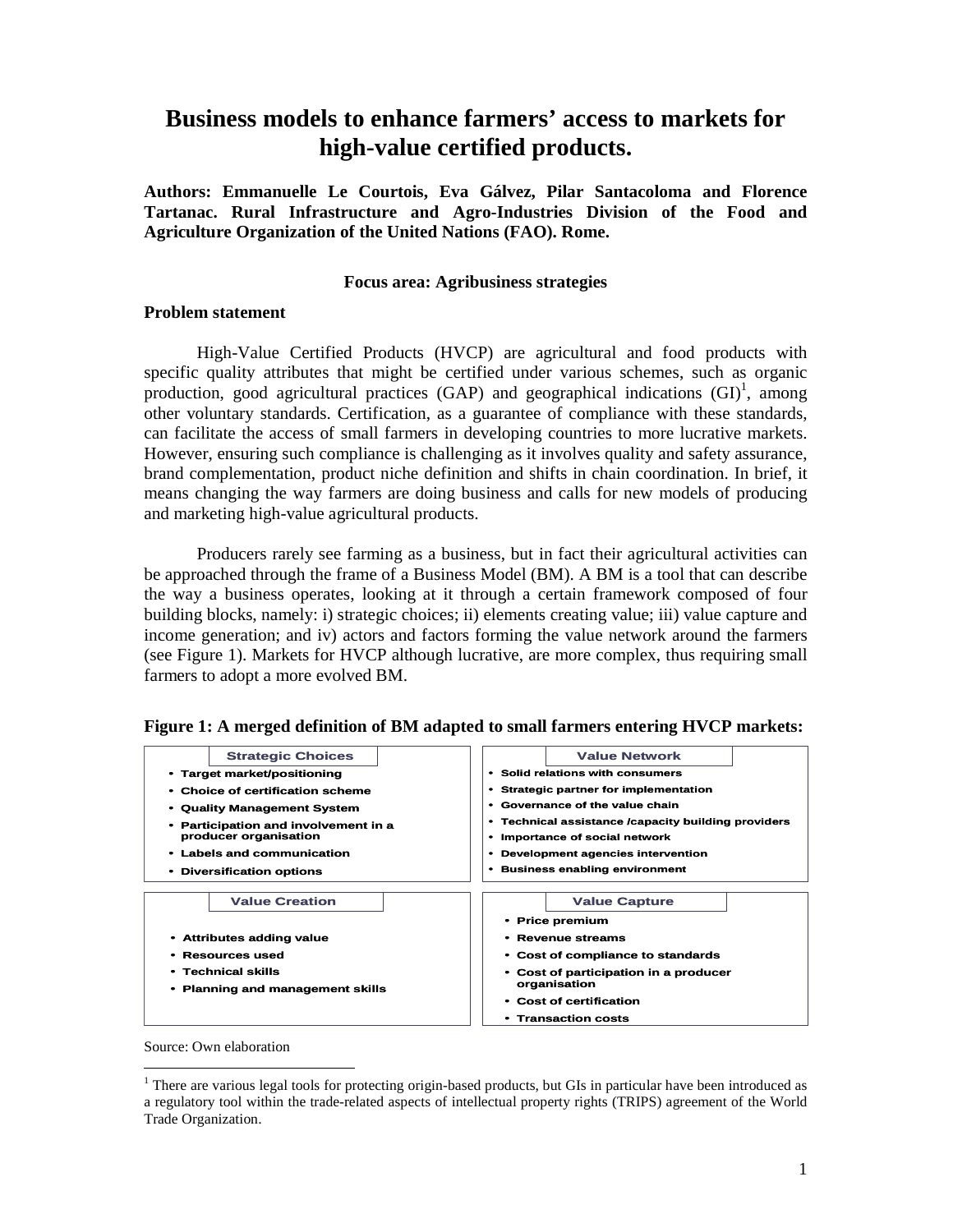## **Objectives**

 The Rural Infrastructure and Agro-Industries Division of FAO has conducted research on innovative BM and institutional arrangements in order to inform policy makers on how to enhance small farmers' access and permanence in differentiated markets that offer higher prices for HVCP. The present study has analysed and compared different experiences of farmers supplying markets for HVCP, taking as an example various case studies conducted by FAO on mainstream certification schemes, namely organic certification, GAP and GIs.

 The focus on these certification schemes is justified by their growing economic importance on global markets and the opportunities they might offer to small farmers. The market for organic food has grown tremendously in the last decade, and it is now considered a global industry. In 2005, the market revenues for the organic food and drink products amounted to \$33.20 billion, with an annual market growth rate of 15.6%. GAP standards have risen in the past years, with the development of national GAP programmes (e.g. ChinaGAP, ChileGAP, KenyaGAP, VietnamGAP and MalaysiaGAP, among others) and the continued expansion of GlobalGAP, a private sector standard regarded as *de facto* mandatory in the European market and implemented in more than 80 countries. Likewise, an increased number of GIs has been registered in developing and emerging economies.

## **Procedures**

 The paper opens with a review of the literature on the concept of BM. It puts forward an agreed definition and a conceptual framework for carrying out a comparative analysis of a selection of case studies on HVCP conducted by FAO. The case studies related to GAP certification refer to GAP national programmes developed in Kenya, Chile and Malaysia. The organic certification case studies focused mostly on the certification costs and managerial skills needed for farmers in developing countries. Finally, the GI case studies assessed the registration process of products with specific quality linked to origin in developing countries and its impacts on market access and rural development.

 The comparative analysis of these case studies is organized around the four building blocks that form the framework illustrated in Figure 1, namely: i) strategic choices; ii) elements creating value; iii) value capture and income generation; and iv) actors and factors forming the value network around farmers.

## **Results**

 From the comparative analysis of the case studies, three main BM emerge. They differ in the actor driving the certification process, which in turn influences market performance and the approach to capacity building. The first model identifies a non-private entity as the initiator of the process, namely governmental bodies, international development agencies, non-governmental organizations (NGOs) and other institutions (See Figure 2). These public sector driven processes show efforts to provide long term capacity building, in that they tend to encourage farmer empowerment and try to include most farmers of a region in their project, so that the perspective is oriented toward long term development of farmers. However, performance on markets is more challenging as the connections with retailers are poor, market access is sometimes unrealistic and receiving a price premium is rarely assured.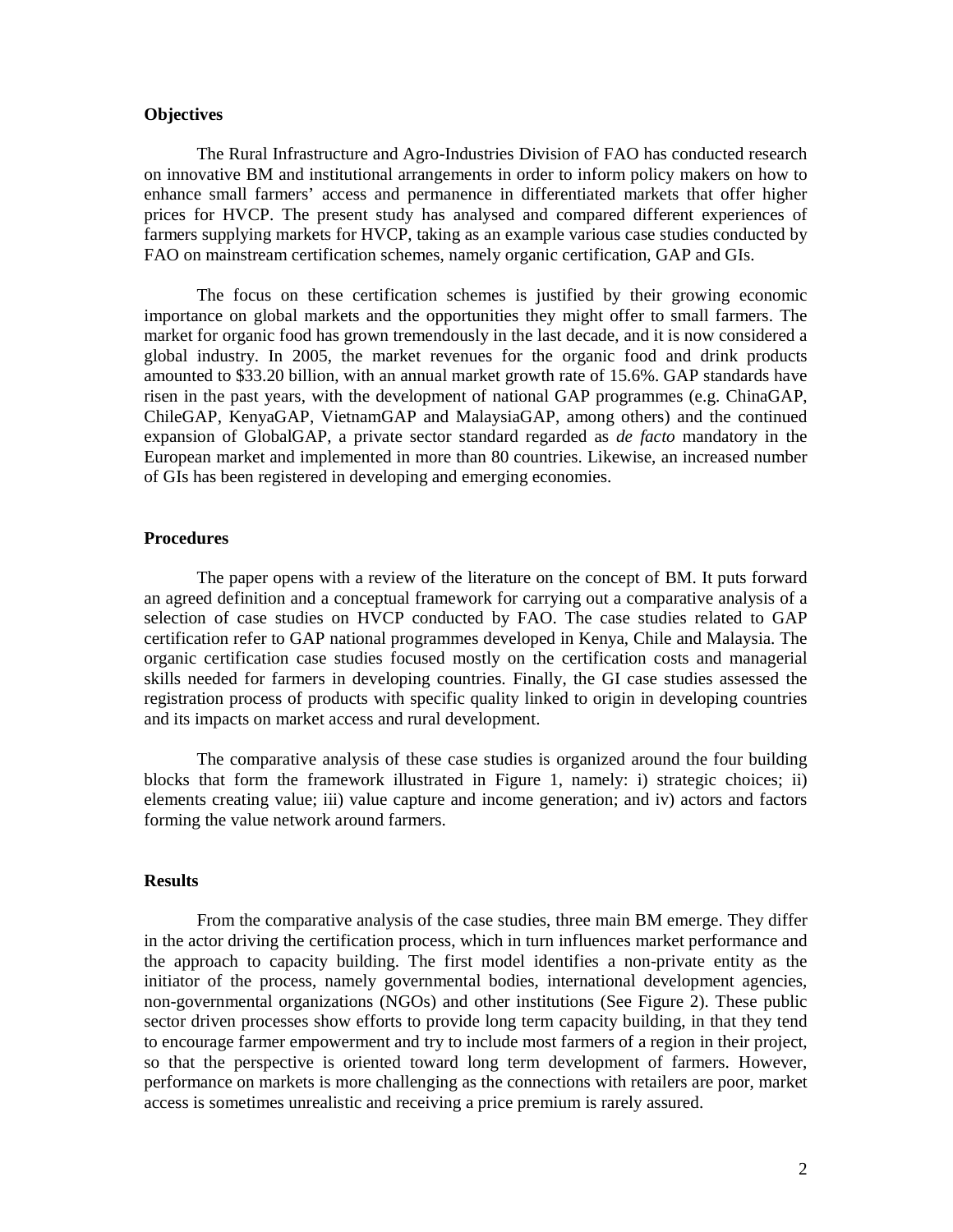



Source: Own elaboration

 While in the second model, the process is driven by a private sector agent, such as processors, exporters or retailers (See Figure 3). In this model, it tends to function in the opposite way when the process is market driven and led by a company. The capacity building activities are centred on a particular set of skills relevant for the current project, farmers easily become dependant of the company and become more vulnerable when the company withdraws from the project, and information sharing is limited. On the other hand, the market access issues are more positive, as products reach their target market and maintain access to it (for the duration of the contract), and the price premium conditions are advantageous.

#### **Figure 3: The market driven model**



Source: Own elaboration.

 The third model identifies producer organizations as drivers of a certification or registration process (See Figure 4). This model can have mixed results as the types and level of strength of producer organizations (POs) can vary to a great extent. When a PO drives a certification or registration process, the efficiency and performance of the organization among farmers is decisive for the BM, and the sustainability of the PO depends greatly on the degree of involvement and the organizational competences of its members. The main advantage of the model driven by a PO is its sustainability, as it usually takes the responsibility for maintaining the certificate with a long term perspective. In this model, farmers are usually more empowered. However, these systems rely mainly on a widespread network of producers already in place and an efficient management based on the leadership and initiative of a few, without which the model would not work.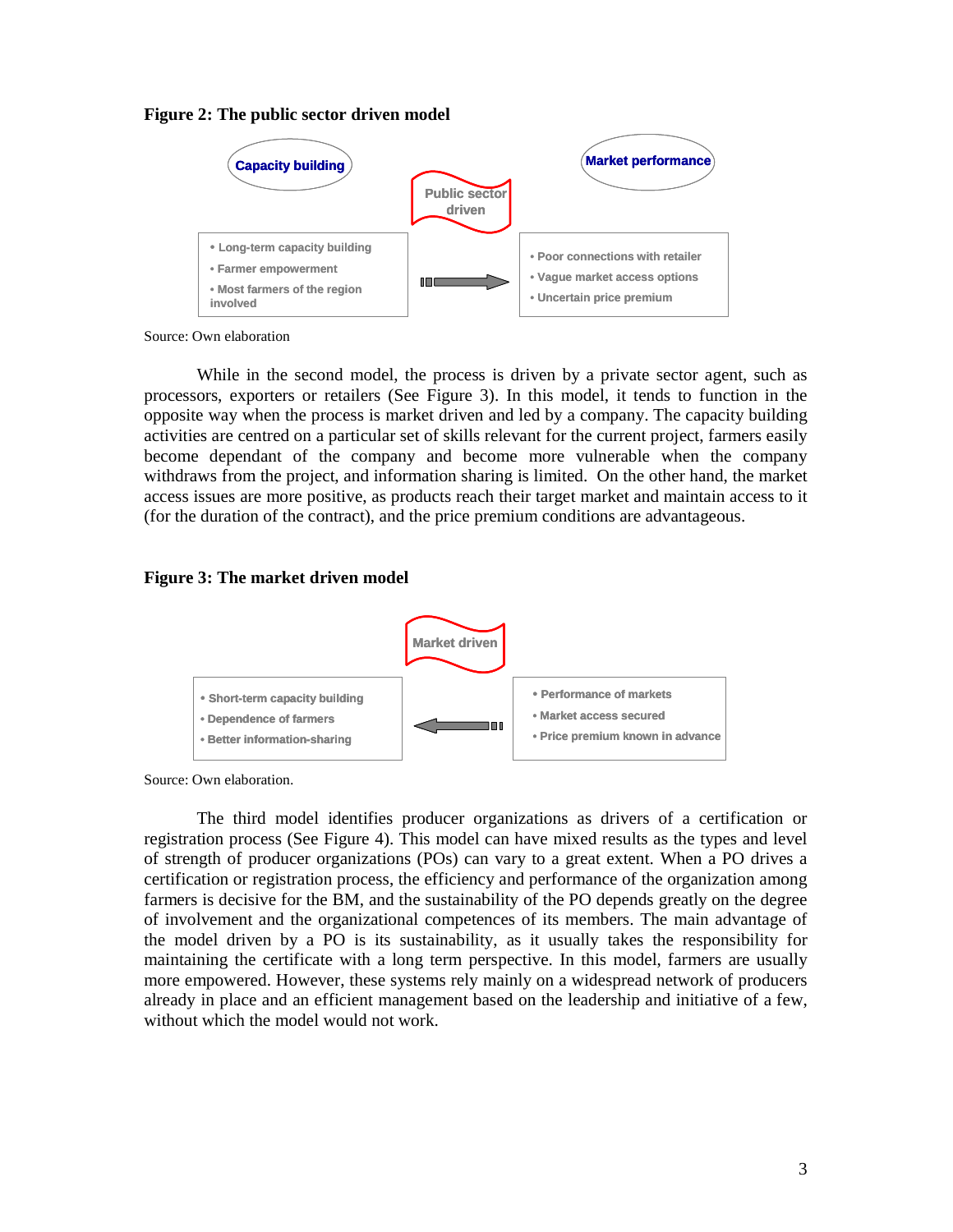**Figure 4: The producer organization driven model** 



Source: Own elaboration.

 The characteristics of the three models are illustrated in Figure 5, a bi-dimensional matrix analysing capacity building and access to markets.



**Figure 5: Matrix of the driver models** 

**Access to market**

Source: Own elaboration.

## **Conclusions**

 The study concludes that the main challenge for stakeholders in HVCP chains is to reach a win-win situation based on these models, by achieving the right mix of public and private sector efforts to increase market performance, provide long-term capacity building and adequate certification control systems that ensure the sustainability of BM for small farmers.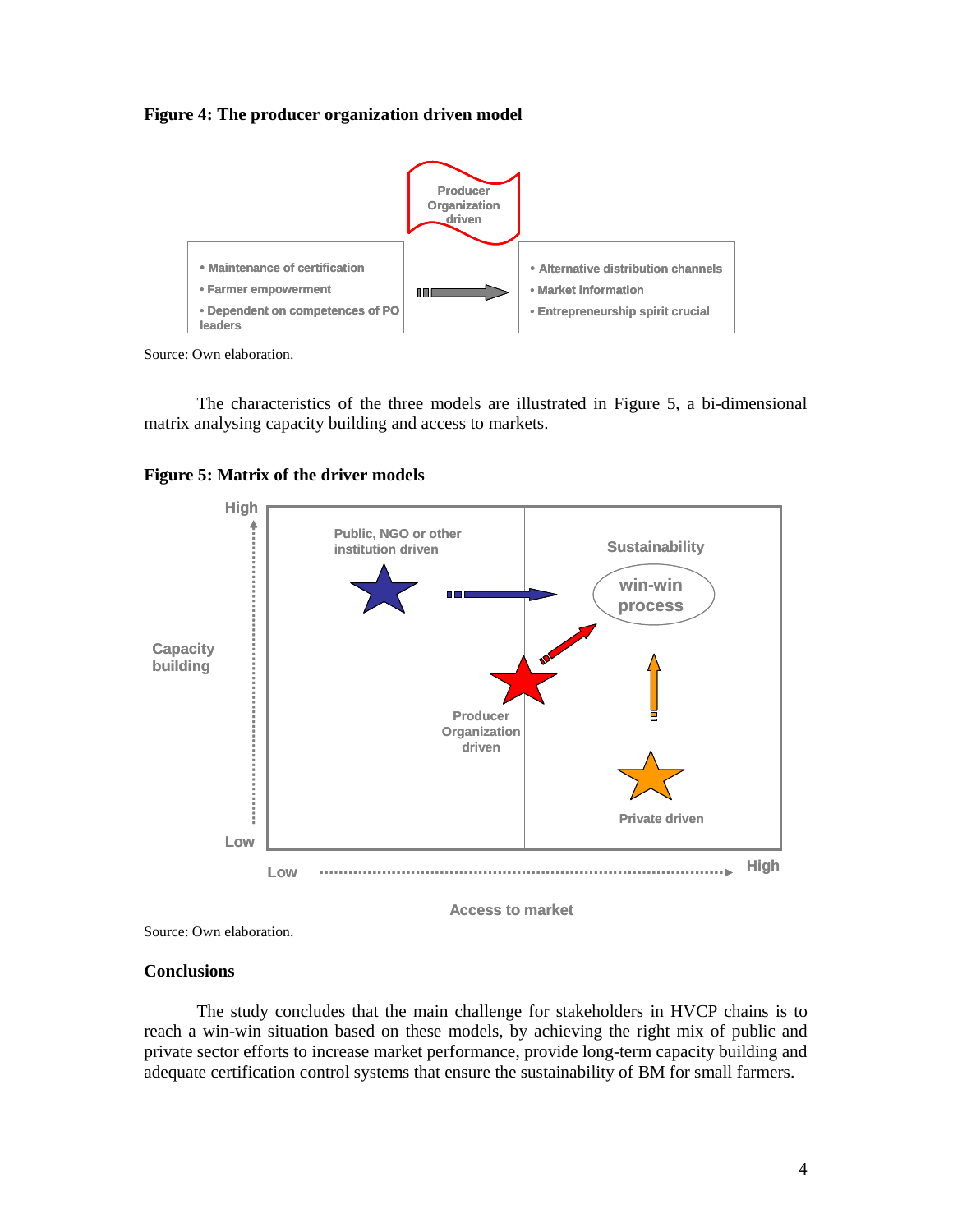The analysis of the case studies selected through the BM approach confirms that participation in markets for HVCP is, indeed, a suitable opportunity for farmers in developing countries. It also demonstrates that there are many common features across the three certification schemes, and that certain common success factors can be distinguished from the conceptual framework. Key strategic elements to formulate supportive policy to enhance small producers' participation in BM for markets for HVCP are highlighted below:

# *Strategic choice*

- **Identifying a clear target market**. As the target market determines the type of standards and certification scheme to comply with, a market study is the entry point for the BM.
- **Performing producer organization**. In order to ensure sustainability of the BM in terms of income generation and lasting certification, enhancing organizational and managerial skills of the PO becomes relevant
- **Owning certification.** Although private-sector driven BMs have proved to be successful, increased ownership of the certification schemes by the PO will allow them to diversify market opportunities and reduce market risk. Further organizational, financial and business skills are needed to be in place.
- **Implementing sustainable quality management and control system (QM&CS)**. Related to the above, a well established QM&CS remains as the basic requirement to get certification ownership and reduce marketing risk.
- **Better understanding and appropriation of standards.** Another key element in appropriating certification and the market linkages related is the understanding of the underlying principles behind the standards that need to be in place to avoid inefficiencies and non-conformity. Establishing and updating capacity building activities in this matter becomes fundamental.
- **Direct market promotion.** The participation in fairs, markets and contests provide producers opportunities to better understand consumers' preferences and market trends. To reach such participation, marketing skills of POs need to be enhanced.
- **Market diversification**. Associated to the previous point, producers may be linked to other market segments like agro-industry, tourism and consumers' networking in order to diversify their income generating activities. To reach such broader market opportunities, greater organisational structures and managerial skills are required.

# *Value Creation*

- **Sustainable capacity building.** Achieving and maintaining certification could be problematic by producers, therefore capacity need to be built to sustain the certification system in the long-run. Either from the public or private sector, this capacity building required to be designed as a continuous learning process.
- **Clear understanding of adding-value attributes.** When targeting specific high-value product markets, producers must be aware of the specific attributes that add value and differentiate their products. Awareness raising campaigns for producers and consumers would help when building this understanding**.**

# *Value Capture encouragement*

- **Capturing the adding value.** If producers are prompted to embark upon a certification process in order to get a price premium, a clear market linkage with buyers needs to be set-up in advance. Contract farming has been a mechanism to ensure transparent business linkages, when a mature relationship exists between sellers and buyers.
- **Cost-reduction through group certification options.** Group certification has proved to be a suitable option to reduce certification costs, in circumstances when producers are